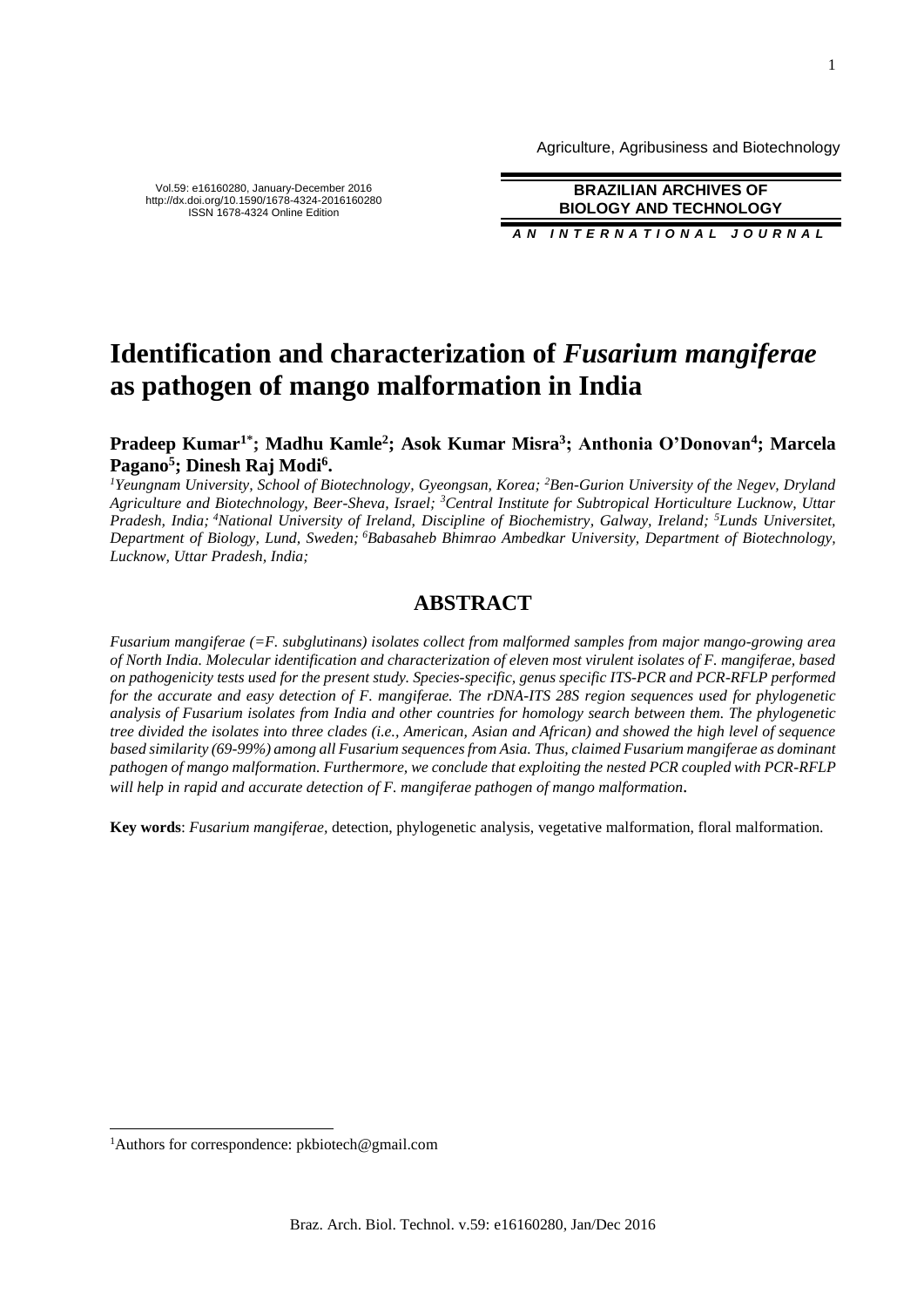# **INTRODUCTION**

The Mango 'King of Fruits' is the most delicious fruit commonly grown in Southern Asia. Mango malformation emerge as most threatening constraint that limits Mango production and cause severe economic losses (10-90%) to stakeholders of tropical and subtropical countries [1-2]. The most visible symptoms of mango malformation were malformed flower and bunchy appearance of vegetative tissues. Panicles affected become small, do not bear fruits and aborted prematurely. The variability of malformation pathogen influenced by environmental conditions and agro-climatic regions. Disease spread severely in new areas by malformation of mature trees and infected seedlings [3]. In spite of several decades of never-ending research, the etiology of the disease becomes a contentious issue and no effective control measure yet known [4]. However, various fungicides assessed for their ability to control the pathogen under laboratory, greenhouse and field conditions [5], but still unable to cure completely in the field conditions. Several biotic and abiotic factors reported to affect mango malformation disease. Fungi is the most counted factor reported [6]. Summanwar<sup> $[7]$ </sup> first reported the malformation caused by *F. moniliforme* Shield and proved its pathogenicity in India. *F. mangiferae* Britz, Wingfield & Marasas is universal spread pathogen of mango and isolated from Egypt, Florida (USA) and Israel. *F. mangiferae* (earlier reported*=F. subglutinans*) isolated from floral and vegetative malformed tissues [8] as evidenced by cultural and morphological data. Histopathological studies of floral and vegetative tissues confirmed the association of *F. mangiferae* [9]. According to recent classification, *F. subglutinans* now registered as *F. mangiferae* causing mango malformation disease [6, 10-13] .

Disease management strategies required for detection and identification of damaging pathogens but also understand the pathogen threshold density, interaction between the pathogens and environments [14]. In associate with continuous monitoring and basic pathological techniques that are tedious, it is complementary to perform molecular characterization at genus and species level for significant management of disease incidence. Internal transcribed spacer (ITS) regions are highly conserved within fungal species (with intra-specific similarities >99%) but are variable between species and accepted by fungal taxonomists [15-16]. The rDNA ITS sequences have been successfully used in resolving species-level and phylogenetic relationships in *Fusarium* [17-18]. The ITS along with 5.8S rDNA region amplified using ITS primer-pairs  $[19]$  which discern genetic variation in the population studied. Earlier, molecular characterization confirmed the association of *F. mangiferae* with mango malformation  $[20-21]$ . In this study, we developed species-specific and β-tubulin gene specific markers for identification of *F. mangiferae* isolates from mango malformed samples and their sequence based phylogenetic analysis to understand the diversity relationship among the Indian isolates compared with other countries geographical location.

# **MATERIAL AND METHODS**

#### **Isolation of Pathogen and Pathogenicity Test**

The vegetative and floral malformed samples collected from different orchards of mango (Table 1), cultured on Potato Dextrose Agar (PDA, HiMedia)and incubate at  $28 \pm 2$ °C for 6 days. Cultural and microscopic studies confirmed pathogens as *F. mangiferae* [22]. Pure culture using single spore and hyphal tip isolation techniques by following Koch's postulates [23]. Pathogenicity tests for all isolates performed on the mango seedlings of Dashehari cultivar (sensitive to disease) under field conditions as well as in greenhouse conditions with controlled humidity at 85% and temperature 10-25 ºC. Pure cultures from each representative isolate used for inoculation in November to the host tissue covered with sterile moist cotton. Prior to inoculation, buds treated with 20% hydrogen peroxide (H2O2) which detoxified *mangiferin* (the host defense anti *Fusarium* compound) as described by Chand and Chakrabarti<sup>[24]</sup>.

## **DNA Isolation**

Fresh mycelium from all 11 representative isolates collected for genomic DNA extraction according to the protocol of Abd-Elsalam et al  $^{[25]}$ . 100 mg mycelium homogenized using 300 µl of extraction buffer containing 200 mM Tris-HCl (pH 8.5), 250 mM NaCl, 25 mM EDTA and 0.5 % of sodium dodecyl sulphate and centrifuged at maximum speed for 5 min. Add 150 µl sodium acetate (pH 5.2) to the samples and chilled in ice for 10 min. Centrifuged at 13,000 rpm for 5 min and collect supernatant in new tube. Add equal volume of isopropanol and mix by inverting the tubes gently.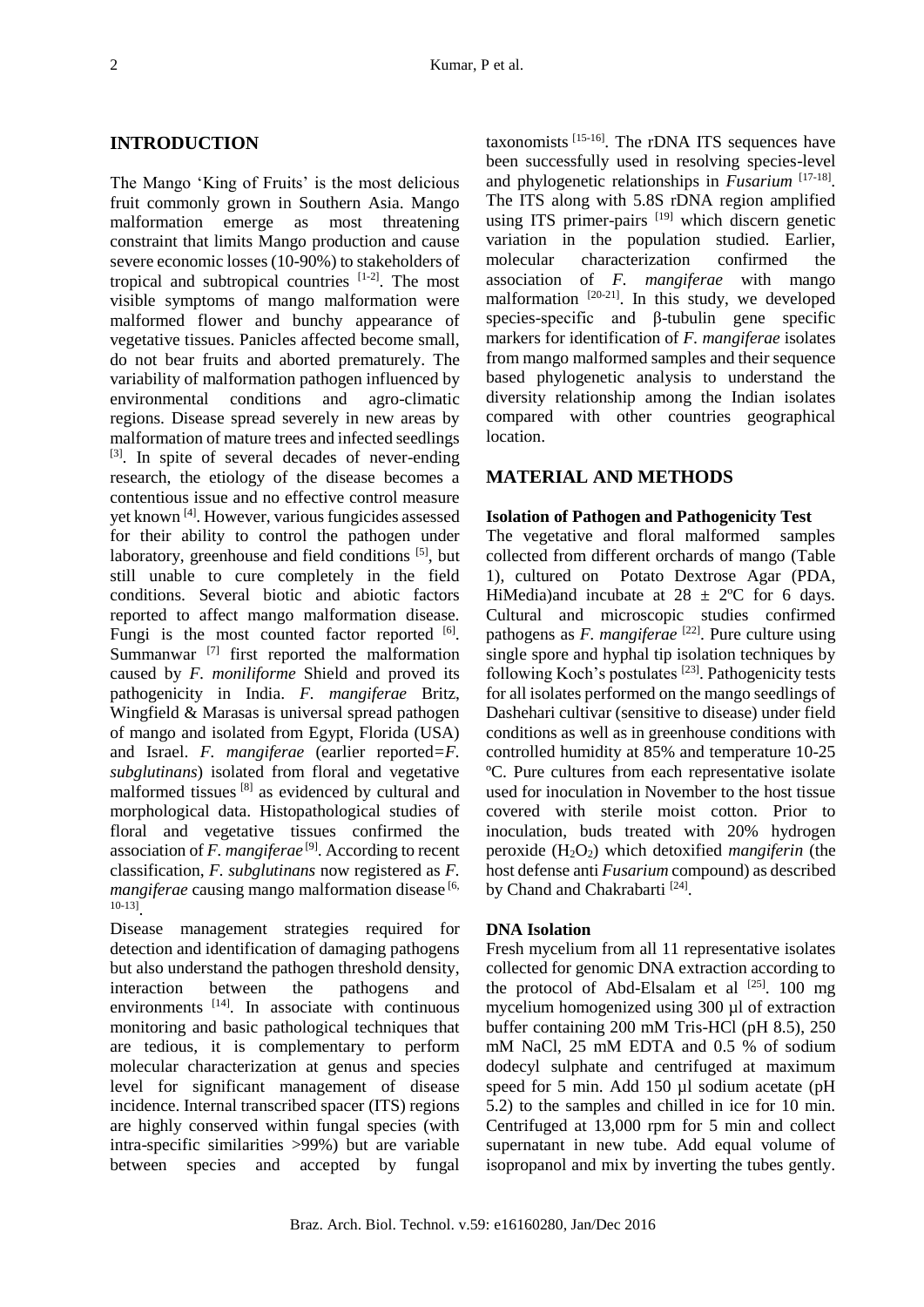Centrifuge samples at 14,000 rpm for 20 min at 4ºC and collect DNA pellet, washed pellet twice with 70% ethanol to remove excess salt. Finally, the isolated DNA dissolved in a minimum quantity of Tris-EDTA (10 mM) buffer and stored at -20ºC until use. Quantification and purity of DNA recorded using standard spectroscopic methods at an absorbance wavelength of  $260 \text{ nm}$  <sup>[26]</sup>.

# **ITS-PCR**

ITS-PCR for isolates performed by adopting the protocol described by Abd- Elsalam et al. <sup>[25]</sup>. PCR reactions for amplification of ITS regions were performed using the ITS1 5'TCCGTAGGTGAACCTGCGG 3' and ITS4 3' TCCTCCGCTTATTGATATGC 5' primer pair [19] in reaction volumes of 50 µl containing 25 ng of genomic DNA, 1X PCR buffer (Invitrogen), 0.20 mM of each dNTP (Invitrogen),  $1.5 \text{ mM } MgCl<sub>2</sub>$ , 1 µM primers and 1U Taq polymerase (Invitrogen). DNA amplification was performed in a Thermal Cycler (Eppendorf) and the program consisted of an initial denaturing step at 94ºC for 1 min, followed by 30 cycles of 60 s at 94ºC, 2 min at 58ºC and 60 s at 72ºC and a final extension step of 5 min at 72ºC.

#### **Genus and** β **-Tubulin Gene-Specific PCR**

PCR for *Fusarium* isolates using primers ITS-Fu-F and ITS-Fu-R for genus-specific PCR performed as given description by Kamel et al  $[27]$ . The primer pair specific to *Fusarium* spp. ITS-Fu-F 5' CAACTCCCAAACCCCTGTGA 3' and ITS-Fu-R 5' GCGACGATTACCAGTAACGA 3'. PCR reaction conditions described using ITS1 and ITS4 followed. *Fusarium* species reported to characterize at the molecular level using β-tubulin gene specific primers. Highly specific β-tub F 5'TGCTTCGGCGGGTAGGGTC 3' and β-tub R 5' ACGCAAAGGAGGCTCCGGGA 3' primers used. PCR reactions for gene specific amplification were performed in reaction volumes of 50 µl containing 25 ng of genomic DNA, 1X PCR buffer (Invitrogen), 0.20 mM of each dNTP (Invitrogen), 1.5 mM  $MgCl<sub>2</sub>$ , 1 µM primers, and 1U Taq polymerase (Invitrogen). PCR amplification was performed in a Thermal Cycler (Eppendorf) and the program consisted of an initial denaturing step at 94ºC for 1 min, followed by 30 cycles of 60 s at 94ºC, 2 min at 58ºC and 60 s at 72ºC; and a final extension step of 5 min at 72ºC. PCR products were analyzed using 2.0% Agarose gel electrophoresis.

#### **PCR-RFLP**

PCR-RFLP performed as per the protocol described by Bogale et al. <sup>[28]</sup> with minor modifications and the reaction conditions were standardized. For ITS-RFLP, restriction digestion of PCR products of all isolates carried out by a single digestion using restriction enzymes, viz., *Alu* I, *Msp* I, *Rsa* I and *Taq* I (Fermantas). The digestion reaction conditions include  $1X$  buffer,  $10U/\mu l$  of enzyme and 100 µg of PCR product for a total reaction volume of 25 µl. The restriction digestion reactions carried out by incubation at  $37^{\circ}$ C for 2-3 hrs. The digested samples analyzed on 2.5% Agarose gel electrophoresis with control (undigested PCR product) and molecular size standard markers (100 bp DNA ladder).

### **Sequencing and Phylogenetic Analyses**

The PCR products of 11 isolates purified using a QIA quick PCR purification Kit (Qiagen GmbH, Germany). Representative *Fusarium* isolates sequenced in both directions with primers ITS1 and ITS4. Reactions were performed on an ABI PRISM 377 automated DNA sequencer with an ABI PRISM Dye Terminator Cycle ready reaction Kit (Perkin-Elmer, Warrington, UK). Sequence-based comparative analyses of *Fusarium* performed using reference sequences retrieved from NCBI-Genbank and search algorithm  $BLAST$  [29]. Multiple sequence alignments performed using ClustalW algorithm [30]. For phylogenetic analyses, ITSrDNA sequences aligned manually by inserting gaps and checked for accuracy. *Fusarium* and *Giberrella* isolates selected from GenBank were at least 90% identical, determined using the molecular evolutionary genetics analysis (MEGA) version  $5.05$  software  $^{[31]}$ . One thousand Bootstrap replicates employed to determine confidence in the branches order.

# **RESULTS**

#### **Cultural and Pathogenicity Bioassays**

The morphological and cultural characterization of the 11 isolates grow on PDA medium studied and compared with those mentioned by Booth  $[22]$ . The mycelium show high-level variability in character with colony and metabolite color as described (Table 1). The size and shape of the different types of micro and macro conidia produced by the isolates draw and measured by Leica LEITZ DMRBE Microscope (Germany). Micro-conidia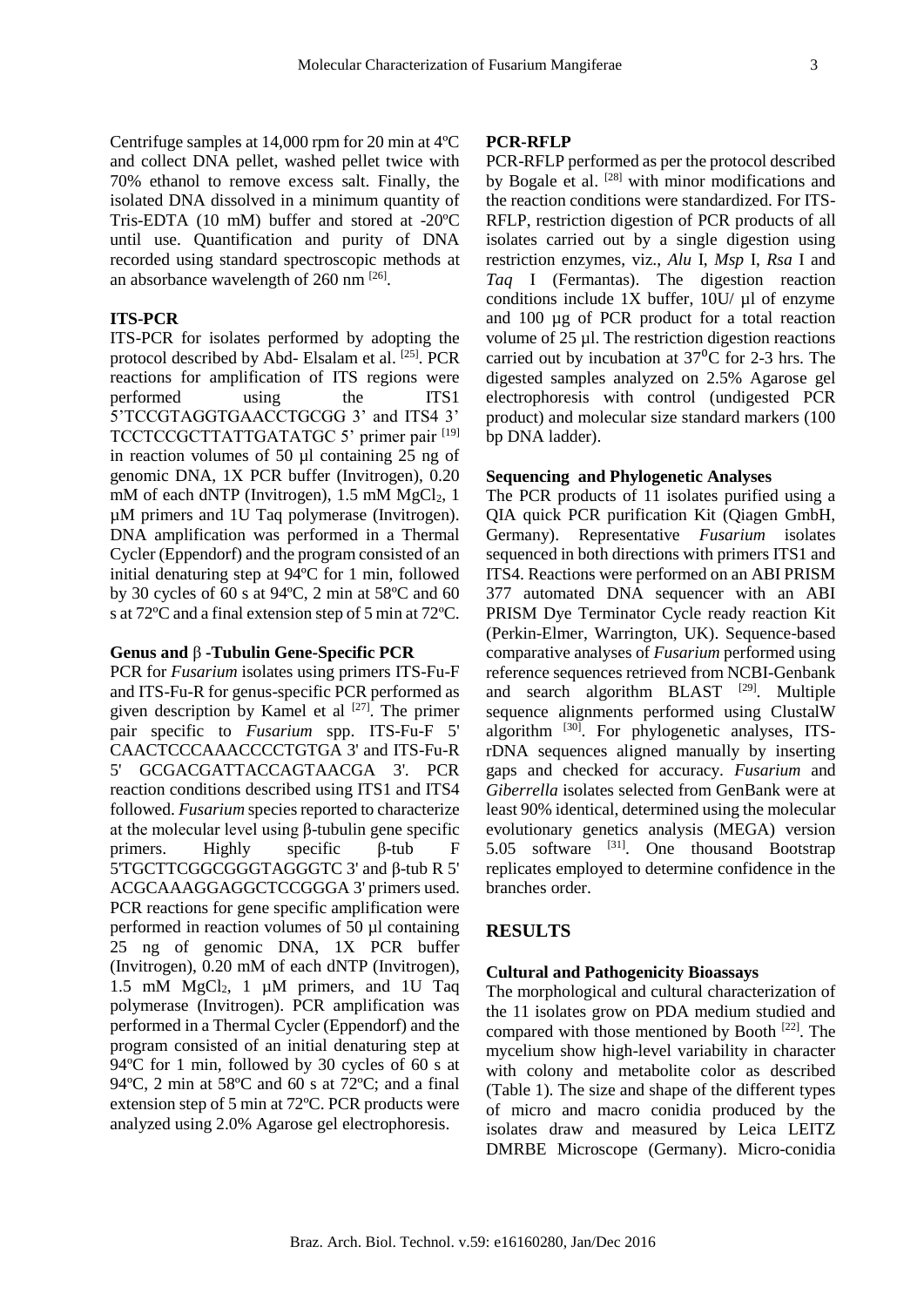had aseptate hyaline, mostly oval and typically borne on polyphialides and the size range of 7.8 X 2.8µm. Macroconidia thin walled, falcate with mostly 2-3 septate and the size range of 25 X 42 µm. All isolates showed positive pathogenicity test in three replicates performed on seedlings of Dashehari in controlled greenhouse conditions and in field. Bud swelling and scale like leaf disease

symptoms appeared approximately 2-3 months after the inoculation. Complete symptom appearance was achieved after 6-7 months and recovery of the pathogen performed to prove the 'Koch's Postulates'. However, no malformation symptoms noticed in the control sets.

**Table 1.** Cultural and morphological characters of 11 *F. mangiferae* isolates collected from different agro-ecological regions of India.

| <b>Sample</b> | <b>Place of</b> | <b>Isolates</b> | <b>Symptom</b> | <b>Culture</b> | <b>Metabolite</b> | <b>Spore</b> |
|---------------|-----------------|-----------------|----------------|----------------|-------------------|--------------|
| No.           | sample          | name            |                | colour         | colour            |              |
|               | collection      |                 |                |                |                   |              |
|               | Sabour          | F1              | <b>FM</b>      | Light pink     | Pink              | $+++$        |
| 2             | Sabour          | F2              | <b>FM</b>      | Cream          | pink              | $++$         |
| 3             | <b>Dholi</b>    | F3              | VM             | Light Pink     | Light brown       | $+++$        |
| 4             | Ranchi          | F4              | <b>FM</b>      | Light Pink     | Dark red          | $++$         |
| 5             | Lucknow         | F <sub>5</sub>  | <b>VM</b>      | Yellow         | Pink              | $++$         |
| 6             | Lucknow         | F6              | VM             | Pink           | Purple            | $+++$        |
| 7             | Lucknow         | F7              | VM             | Pink           | Light pink        | $++$         |
| 8             | Chittour        | F8              | VM             | purple         | Violet            | $++$         |
| 9             | Bangalore       | F <sub>9</sub>  | <b>FM</b>      | Red            | Light brown       | $+++$        |
| 10            | Shaharanpur     | F10             | <b>FM</b>      | Light pink     | Purple            | $+++$        |
| 11            | Shaharanpur     | F11             | <b>FM</b>      | Purple pink    | Purple            | $+++$        |

**VM: Vegetative malformation; FM: Floral malformation; ++ Moderate spore; +++ High Spores**

# **Molecular Characterization**

Genomic DNA of all 11 isolates of *F. mangiferae* and control sample successfully amplified using ITS1 (5'TCCGTAGGTGAACCTGCGG3') and ITS4 (5' TCCTCCGCTTATTGATATGC 3') primers <sup>[19]</sup> obtained 570 bp band (Fig. 1a). *Fusarium* genus-specific primer ITS-Fu-f and ITS-Fu-r  $^{[27]}$  specifically amplified a 398 bp band among all the isolates (Fig. 1b). No cross-reaction amplification detected in negative control *Colletotrichum gloeosporioides* tested for nonspecific amplification. The PCR-RFLP restriction

digestions of *Fusarium* isolates performed using *Alu*I, *Hind*III and *Rsa*I restriction enzymes. *Hind* III and *Rsa* I show no restriction sites. However, *Alu*I restriction gives two clear restriction bands of 410 bp and 120 bp. The gene specific PCR using βtubulin primers resulted in a single band of 235 bp and no amplification in negative control. Hence, βtubulin primer-pair can potentially employed as marker to discriminate *F. mangiferae* (Fig. 1c & d).

Fig 1 (a) ITS-PCR of 11 representative isolates of *F.mangiferae* using ITS1-4 primer (White et al.1990) amplify a common 570 bp band among all isolates.

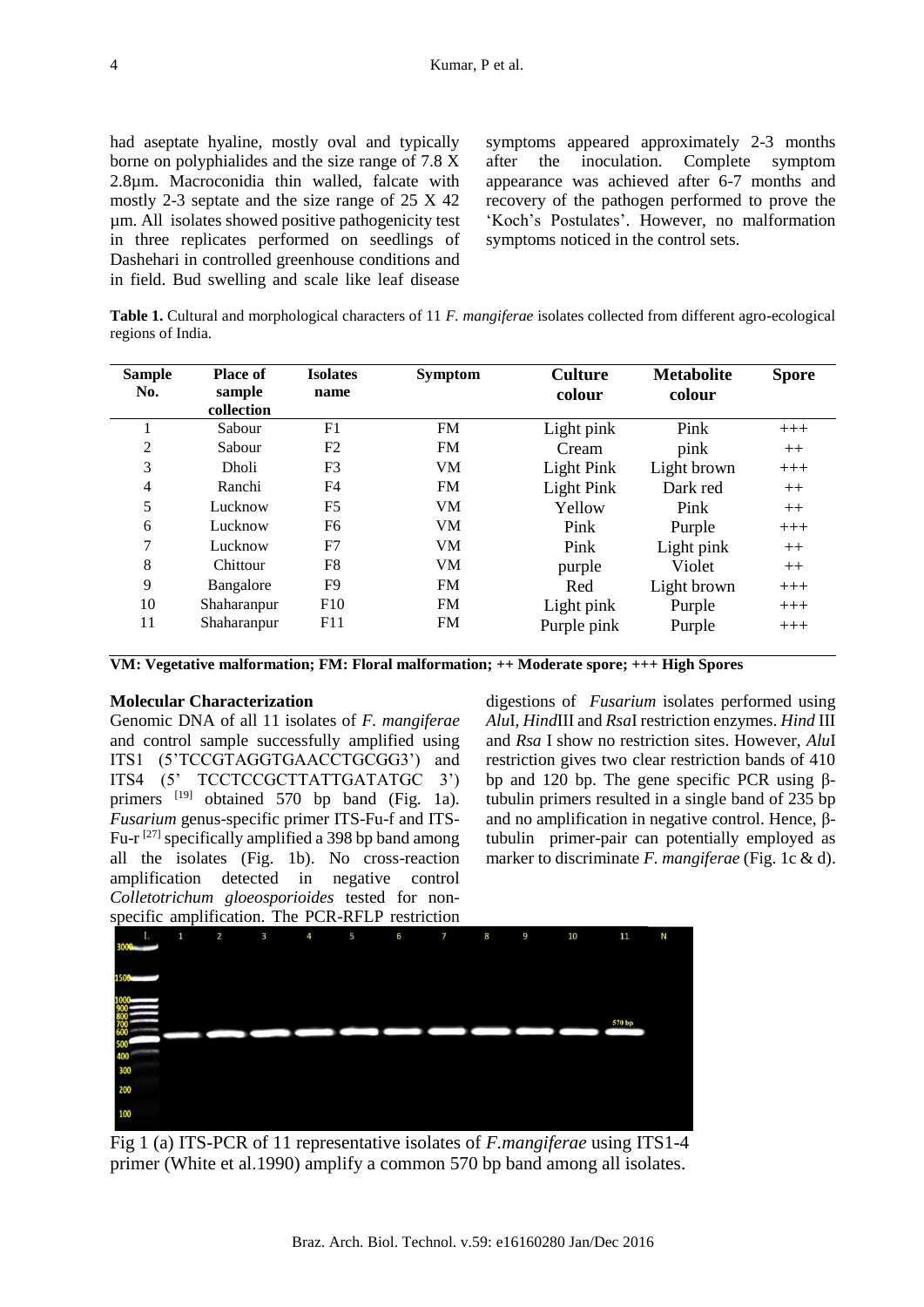

Fig1 (b): PCR amplification using Genus-specific primer of *F. mangiferae* isolates using ITS-Fu F&R primers (Abd-Elsalam, 2003).



Fig1(c): PCR-Restriction digestion with *Alu*I. (Lane 1-11 *F. mangiferae;* N*- F. oxysporum* (Negative control).



Fig 1(d). Nested-PCR using beta-tubulin (*β*-*tub*) gene-specific primer (Lane 1-11) *F. mangiferae* and lane 12- Negative control (*C. gloeosporioides*).

#### **Phylogenetic Analysis**

Twenty-two sequences of *Fusarium* spp. reported to cause mango malformation from different countries (China, Italy, Brazil, Korea, South Africa and USA) selected and retrieved from NCBI. Three *Fusarium* isolates from present study submitted to NCBI (Accession id: JN646038, JN646039, JN646040**)** with less than 90% sequence homology with the available *Fusarium* spp. reference sequences for phylogenetic analysis. All the sequences nBLAST-NCBI for sequence homology and multiple sequence alignment performed using ClustalW algorithm and phylogenetic tree constructed using MEGA 5.05[31]. The comparative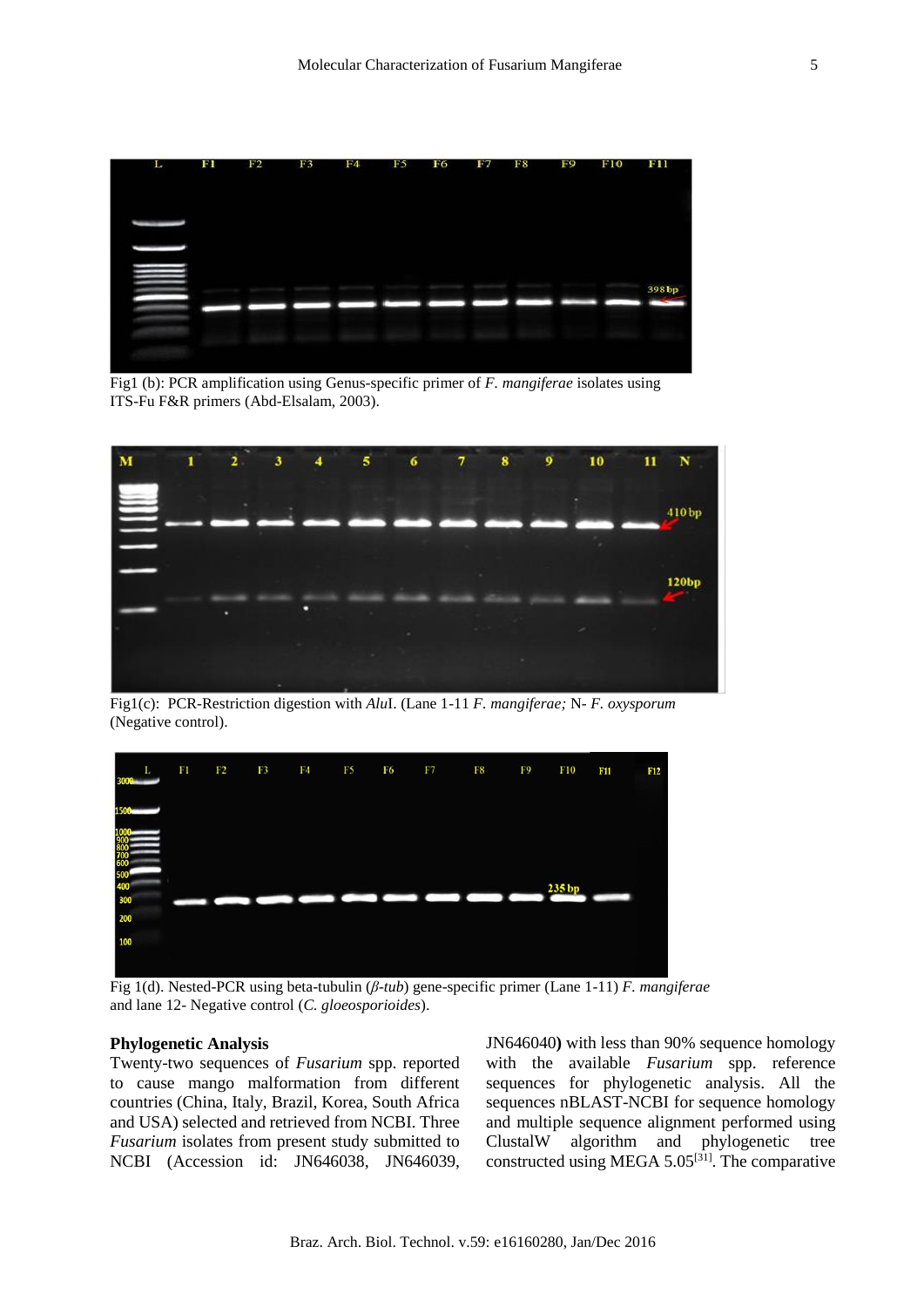phylogenetic tree constructed using 22 *Fusarium* spp. isolates from other countries along with the three representative isolates from the present study showed more than 90% nucleotide sequence similarity and grouped the isolates into two major clusters I and II. Cluster I further divided into two major subgroups covering the present study *Fusarium* isolates (India) and isolates from Brazil, USA, Italy, China and Korea. However, cluster II divided into two sub clades covering the two *Fusarium* spp. of South Africa and depicts genetic variability at the species level (Fig. 2).



**Fig 2.** Phylogenetic tree constructed using MEGA 5.05 version with ITS region sequences retrieved randomly from the GenBank along with the present study isolates (in red).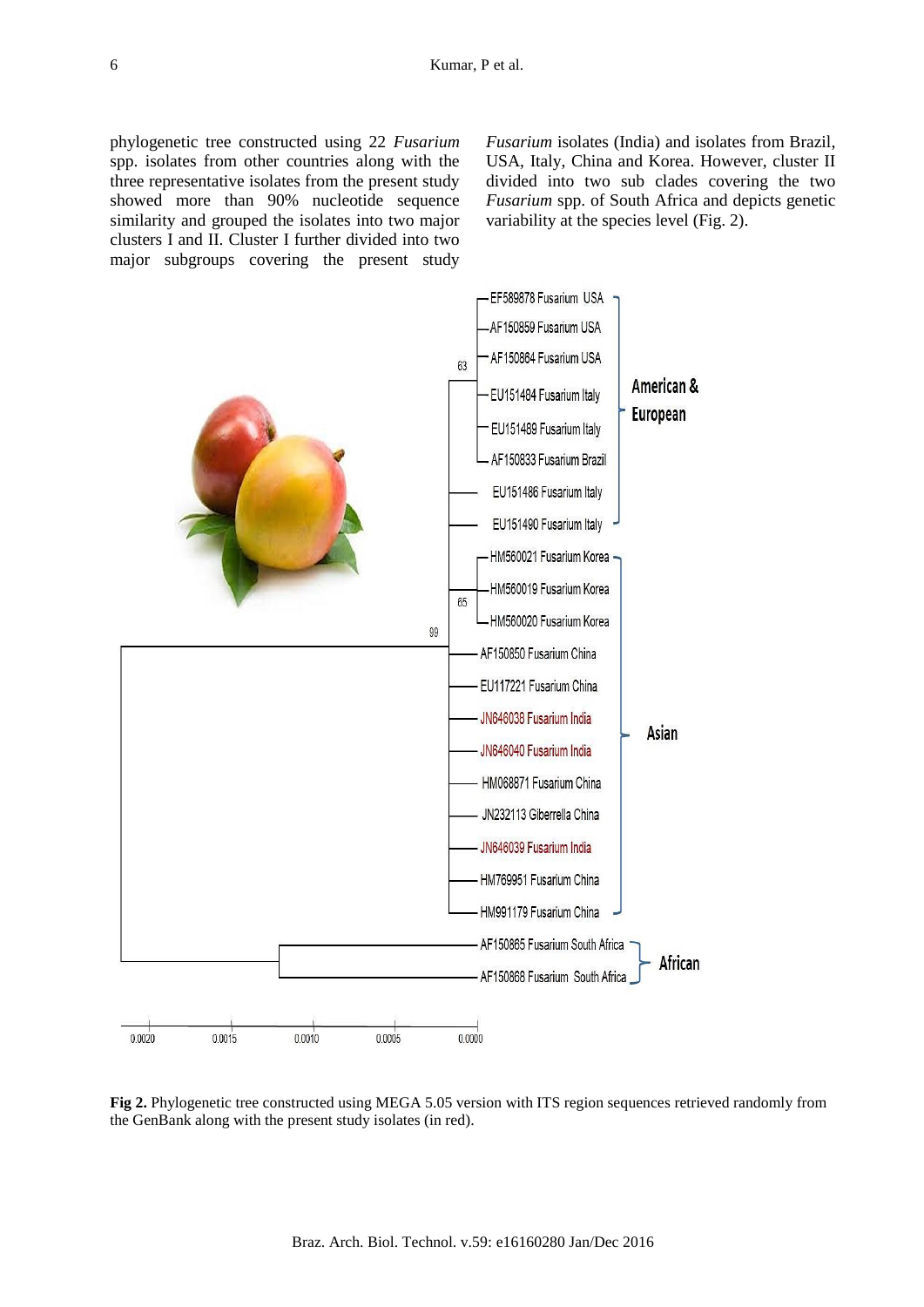#### **DISCUSSION**

Normal apical growth observed on the apex of healthy seedlings while seedlings inoculated with *F. mangiferae* showed vegetative malformed growth followed by excessive proliferation of leaves. The gathering of stubby leaves into close folds similar to incipient bunchy top met under natural normal conditions, which is in accordance with previous workers  $[9, 32]$  on pathogenicity. Early and easy disease detection of *F. mangiferae* is necessary for effective and timely management of mango malformation. PCR based molecular disease diagnostic techniques provide a rapid, costeffective specific and sensitive detection system in comparison to conventional methods  $[33]$ . Globally, three *Fusarium* species under the *Giberrella fuzikoroi* species complex reported as the causal agents of mango malformation disease. The species are *F. mangiferae* from Egypt<sup>[3]</sup>, Israel<sup>[34]</sup>, South Africa <sup>[10]</sup>, Pakistan <sup>[35]</sup>, *F. proliferatum* from Malaysia [36], and *F. subglutinans* reported from South Africa, India and USA <sup>[37]</sup>. PCR products of 570 bp, 398 bp and 235 bp amplified in *F. mangiferae* using *Fusarium* species-specific [25] ITS primers and β-tubulin gene-specific primers, respectively. By contrast, the nested PCR approach presented here produced consistent and reproducible results using β-tubulin gene-specific designed primers. Nested PCR increased the sensitivity of *F. mangiferae* (=*F. subglutinans*) βtubulin gene-specific primers by  $1000$  fold  $^{[38]}$ . The nested PCR assay potentially employed as a diagnostic tool for effective detection of *F. mangiferae* in mango malformation affected tissues. Moreover, nested PCR permits rapid identification of the fragmented samples and does not require sequencing. This technique is advantageous as it is rapid, reliable and robust. However ITS-PCR-RFLP using *Alu* I restriction enzyme proficiently identifies the pathogen by giving two clear bands of 410 and 120 bp sizes and making it an effective marker for *F. mangiferae*.

The phylogenetic tree constructed using ITS-gene sequences comparing *Fusarium* spp. associated with mango malformation disease from different countries (Brazil, China, USA, Korea, Italy and South Africa) indicate a wide diversity among *F. mangiferae* isolates. This range is consistent with the previous description of isolates reported to cause malformation by *F. subglutinans* belongs to the same species within the *G. fuzikoroi* complex [39]. Twenty-two *Fusarium* species associated with mango malformation in the *G. fuzikoroi* complex along with the present study isolates (JN646038, JN646039, and JN646040) divided into three distinct clades Asian clade, American clade and African clade. The phylogenetic tree showed 65- 99% as overall genetic similarity between the isolates in two clusters. Cluster I is a major cluster and is further divided into group A comprising 8 *Fusarium* species (American and European clade) and group B comprising 12 *Fusarium* species (Asian clade). Cluster II is a minor cluster and is divide into two groups (South African clade). Based on sequence similarity of *Fusarium* spp. we concluded that the *F. mangiferae* is a dominant pathogen of mango malformation disease in India. Our findings are consistent and supports the findings of several research groups that identified and reported *F. mangiferae* as a pathogen causing mango malformation disease in Asia and America [37,40]. Similarly, American isolates sequences also supports that *F. mangiferae* is a mango malformation pathogen. However, the South African *Fusarium* species showed some level of distinctness as the clade represented by two *Fusarium* spp. viz. *F. sterilihyphosum* and *F. subglutinans*. Therefore, in the present study attempted, we develop a nested PCR based detection assay and sequence based phylogenetic analysis thus, claimed *F. mangiferae* as the dominant pathogen of mango malformation in India*.*

# **CONCLUSION**

The ITS PCR based species-specific and genespecific detection and identification of *Fusarium* species isolates will be helpful in understanding the pathogenic relationship among the isolates from other geographical location. Identification and confirmation of *F. mangiferae* as the dominant pathogen of mango malformation disease in India. This PCR based technique would be a valuable component in large-scale pathogen diagnosis and confirmation. This study further explored beside effective crop management strategies.

# **REFERENCES**

1. Crane JH, Campbell CW. The Mango. The Horticultural Science Department, Florida Cooperative Extension Service. Institute of Food and Agricultural Sciences, University of Florida. 1994.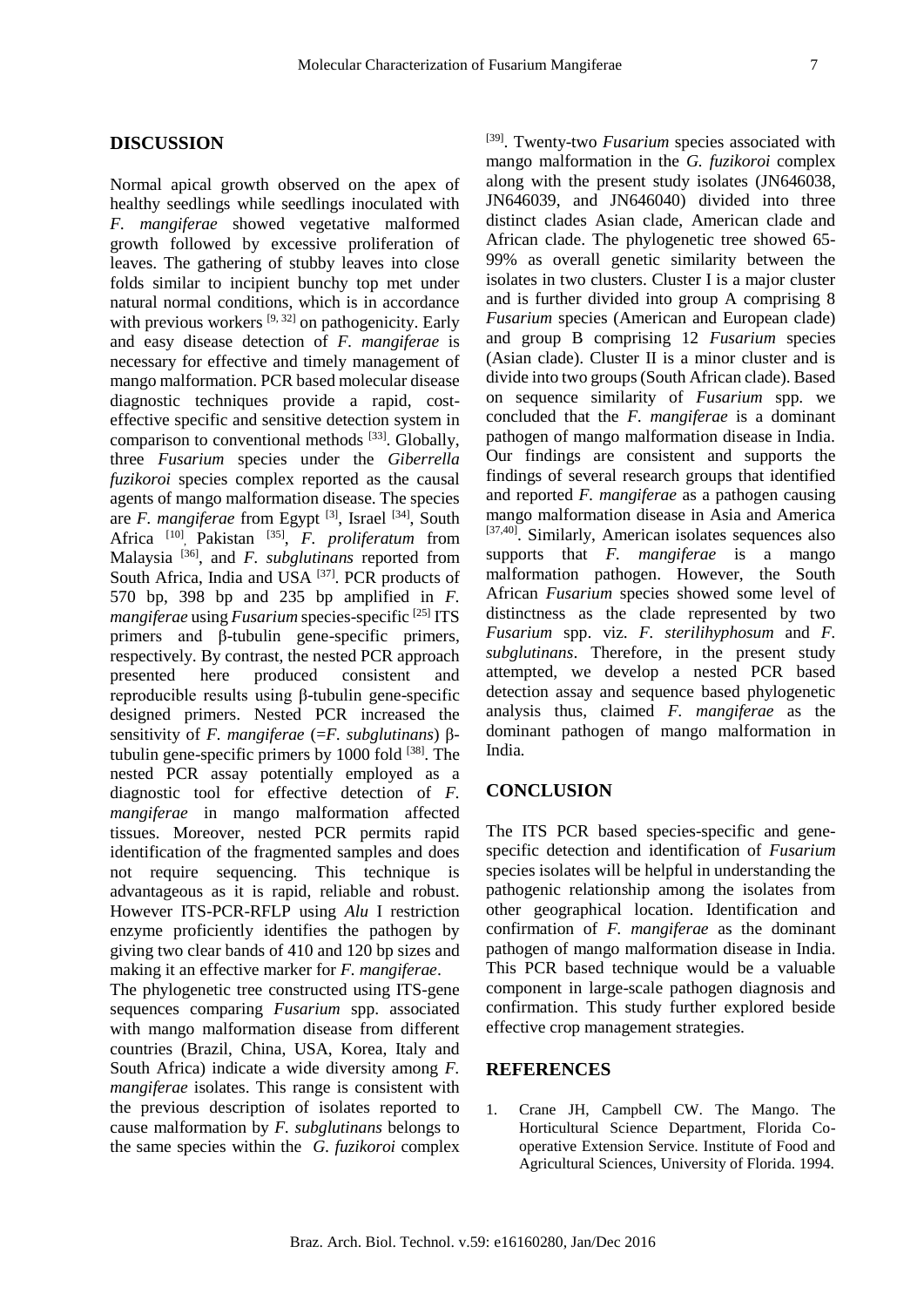- 2. Kumar P, Misra AK, Modi DR. Current status of mango malformation in India. *Asian JPlant Sci.* 2011; 10: 1-23.
- 3. Ploetz R, Zheng QI, Vazquez A, Sattar A MA. Current status and impact of mango malformation in Egypt. *Intern J Pest Manag*. 2002; 48: 279-285.
- 4. Bains G and Pant RC. Mango malformation: Etiology and preventive measures. *Physiol Mol Biol Plant*. 2003; 9: 41-61.
- 5. Freeman S, Maymon M, Biton A, Levin AG, Shtienberg D. Management of mango malformation disease based on a novel strategy of timing of fungicide applications combined with sanitation. *Crop Protection.* 2014; 61:84–91.
- 6. Steenkamp ET, Britz H, Coutinho TA, Wingfield BD, Marasas WFO, Wingfield MJ. Molecular characterization of *Fusarium subglutinans* associated with mango malformation. *Mol Plant Pathol.* 2000; 1: 187-193.
- 7. Summanwar AS, Raychaudhuri SP, Pathak SC. Association of fungus *Fusarium moniliforme* Sheld with the malformation in mango. *Ind Phytopathol.* 1966; 19: 227-228.
- 8. Kumar P, Misra AK, Srivastava AK, Modi DR. Mapping of *Fusarium moniliforme* var. *subglutinans* from normal and malformed panicles and seedlings of mango by recovery method. *Plant Arch.* 2011; 11: 567–569.
- 9. Kumar P, Kamle M, Gupta VK, Pandey BK, Misra AK, Modi DR. Host-pathogen interaction studies in malformed affected tissues of *Mangifera indica* L. *Amer J Agri Biol* Sci. 2013; 8 (3): 199-203.
- 10. Britz H, Steenkamp ET, Coutinho TA, Wingfield BD, Marasas WFO, Wingfield MJ. Two new species of *Fusarium* section Liseola associated with mango malformation. *Mycologia*. 2002; 94: 722- 730
- 11. Leslie JF, Summerell BA. The Fusarium Laboratory Manual. Ames, IO, USA: Blackwell Professional. 2006.
- 12. Chakrabarti DK. Mango Malformation. Springer-Netherlands. 2011; 148. ISBN-978-94-007-0362-9.
- 13. Newman Z, Freeman S, Biton I, Saada D, Paz T. Molecular diagnosis of mango malformation disease and phylogeny of *Fusarium mangiferae*. *Phytoparasitica*. 2012; 40: 287-297.
- 14. Li W, Li D, Twieg E, Hartung JS, Levy L. Optimized quantification of unculturable *Candidatus Liberibacter* spp. in host plants using real-time PCR. Plant Dis. 2008; 92: 854–861.
- 15. Gomes EA, Kasaya MC, de Barros EG, Borgs AC, Araujo EF. Polymorphism in the internal transcribed spacer (ITS) of the ribosomal DNA of 26 isolates of ectomycorrhizal fungi. *Genet Mol Biol.* 2002; 25(4): 477-483.
- 16. O'Brien HE, Parrent JL, Jackson JA, Moncalvo JM, Vilgalys R. Fungal communities' analysis by

large-scale sequencing of environmental samples. *Environ Microb.* 2005; 71(1): 5544-5550.

- 17. O'Donnell K, Cigelnik E, Nirenberg HI. Molecular systematics and phylogeography of the *Gibberella fujikuroi* species complex. *Mycologia.* 1998; 90: 465-493.
- 18. Kvas M, Marasas WFO, Wingfield BD, Wingfield MJ, Steenkamp ET. Diversity and evolution of *Fusarium* species in the *Gibberella fujikuroi* complex. *Fungal Diversity.* 2009;1: 1–21.
- 19. White TJ, Bruns T, Lee S, Taylor J. Amplification and direct sequencing of fungal ribosomal RNA genes for phylogenetics. In: PCR Protocols: a guide to methods and applications. (Innis MA, Gelfand DH, Sninsky JJ, White TJ, eds). Academic Press, New York, USA. 1990; 315–322.
- 20. Arif M, Pani DR, Zaidi NW, Singh US. PCR-based identification and characterization of *Fusarium* sp. associated with mango malformation. *Biotech Res Int*. 2011, Article ID 141649, 6 pages.
- 21. Kumar P, Gupta VK, Misra AK, Modi DR. Molecular characterization of *Fusarium moniliforme* var. *subglutinans* isolates. *J Environ Biol*. 2014; 35(1): 211–216.
- 22. Booth C. The genus *Fusarium*. Commonwealth Mycological Institute, Kew, Surrey, UK. 1971; pp237.
- 23. Ali NA, Jackson RM. Stimulation of germination of spores of some ectomycorrhizal fungi by other microorganisms. *Mycol Res.* 1989; 93:182-186.
- 24. Chand D, Chakrabarti DK. Techniques to produce malformation in mango (*Mangifera indica* L.). *Mycol Plant Pathol.* 2003; 33: 431-438.
- 25. Abd-Elsalam KA, Schneider F, Guo JR. A modified DNA extraction mini-preparation protocol for *Fusarium* isolates. *J Rap Meth Autom Microb*. 2003; 11: 75-79.
- 26. Sambrook J, Fritsch EF, Maniatis T. Molecular Cloning: A Laboratory Manual, (2nd ed.) Cold Spring Harbor: Cold Spring Harbor Laboratory Press. 1989; 1051–1067.
- 27. Kamel AA. Bioinformatics tools and guideline for PCR primer design. *Afr J Biotech*. 2003; 2: 91-95.
- 28. Bogale M, Wingfield BD, Wingfield MJ, Steenkamp ET. Species-specific primers for *Fusarium redolens* and a PCR-RFLP diagnostic technique for distinguishing among three clades of *Fusarium oxysporum*. *FEMS Micro Letter*. 2007; 271: 27-32.
- 29. Altschul SF, Gish W, Miller W, Myers EW, Lipman DJ. Basic local alignment search tool. *J Mol Biol*. 1990; 215: 403–410.
- 30. Thompson JD, Higgins DG, TJ Gibson. CLUSTAL W: improving the sensitivity of progressive multiple sequence alignment through sequence weighting, position-specific gap penalties and weight matrix choice. *Nucl Acid Res*. 1994; 22: 4673–4680.